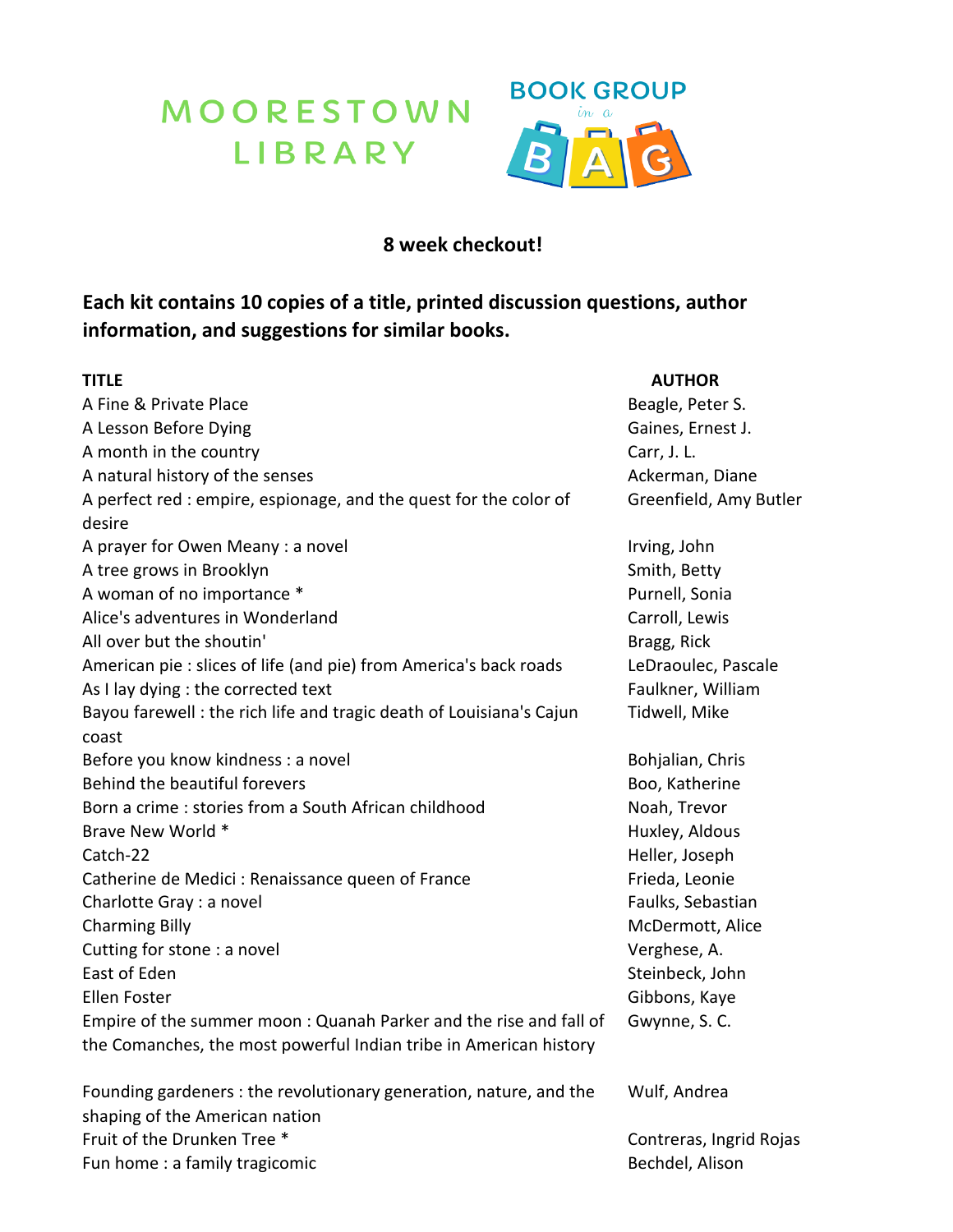Galileo's daughter : a historical memoir of science, faith, and love Sobel, Dava

Hawaii Michener, James A Hillbilly Elegy \* Vance, J.D. House of sand and fog Dubus, Andre House of Trelawney \* The Community of Trelawney \* The Community of Trelawney \* The Rothschild, Hannah How the Garcia girls lost their accents Alvarez, Julia I feel bad about my neck : and other thoughts on being a woman Ephron, Nora I'm a stranger here myself : notes on returning to America after twenty years away I'm not scared : [a novel] example a notice of the state of the Ammaniti, Niccola In the garden of beasts : love, terror, and an American family in Hitler's Berlin In the time of the butterflies Alvarez, Julia Into the wild **Into the wild**  $\blacksquare$ Istanbul passage : a novel and the Community Community Community Community Community Community Community Community Community Community Community Community Community Community Community Community Community Community Communi Just kids Smith, Patti Just mercy : a story of justice and redemption Stevenson, Bryan Katherine Seton, Anya Kitchen confidential : adventures in the culinary underbelly **Bourdain**, Anthony Ladder of years : a novel **Tyler, Anne** Last orders Swift, Graham Communication of the Swift, Graham Communication of the Swift, Graham Communication Lazy B : growing up on a cattle ranch in the American southwest O'Connor, Sandra Day Look me in the eye : my life with Asperger's The Robison, John Elder Lost horizon : a novel and Hilton, James and Hilton, James and Hilton, James and Hilton, James and Hilton, James Loving Frank : a novel **Horan, Nancy Transformation** Horan, Nancy Mayflower : a story of courage, community, and war Philbrick, Nathaniel Middlesex Eugenides, Jeffrey Mornings in Jenin : a novel **Abulhawa, Susan** Abulhawa, Susan Mountains beyond mountains Manuel Communisties and Mountains Kidder, Tracy Mudbound : a novel and the state of the state of the Jordan, Hillary My Antonia Cather, Willa Natural acts : a sidelong view of science & nature Theorem Cuammen, David Nickel and dimed : on (not) getting by in America France Ehrenreich, Barbara Nothing to envy : ordinary lives in North Korea **Demick, Barbara** Demick, Barbara Old school : a novel Wolff, Tobias On beauty : a novel state of the Smith, Zadie Smith, Zadie Smith, Zadie On Earth we're briefly gorgeous \* Vuong, Ocean Oona out of order \* The Controller of the Montimore, Margarita Packing for Mars : the curious science of life in the void Roach, Mary People of the book : a novel and Brooks, Geraldine Brooks, Geraldine Perfume : the story of a murderer Suskind, Patrick Persepolis **Satrapi, Marjane** Satrapi, Marjane Satrapi, Marjane Satrapi, Marjane Pigs in heaven : a novel **Kingsolver, Barbara** Kingsolver, Barbara Practical magic **Hoffman**, Alice

Bryson, Bill Larson, Erik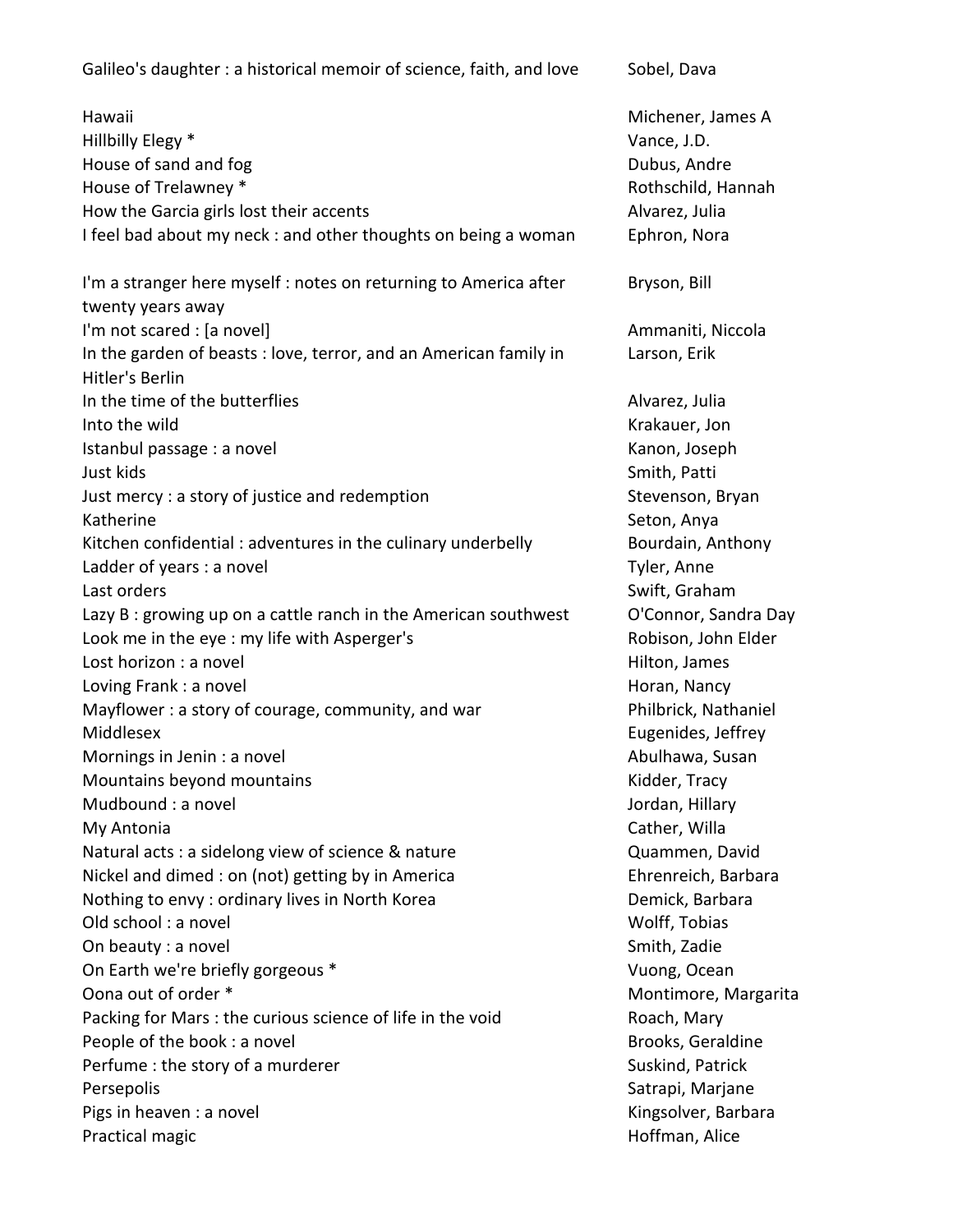Pride and prejudice : an authoritative text, backgrounds and sources, criticism Austen, Jane Rabbit, run Updike, John Updike, John Updike, John Updike, John Updike, John Updike, John Updike, John Updike, John Updike, John Updike, John Updike, John Updike, John Updike, John Updike, John Updike, John Updike, John Up Ragtime : a novel and the contract of the contract of the contract of the Doctorow, E. L. Red at the bone  $*$  Woodson, Jacqueline Redeployment **Klay, Philosophia** Klay, Philosophia Klay, Philosophia Klay, Philosophia Klay, Philosophia Klay, Phil Running with Sherman \* McDougall, Christopher McDougall, Christopher Sailing the wine-dark sea: why the Greeks matter Theorem Cahill, Thomas Salt : a world history **Kurlansky, Mark** Salt : a world history **Kurlansky, Mark** Shutter Island Lehane, Dennis Silent spring Carson, Rachel Carson, Rachel Carson, Rachel Carson, Rachel Carson, Rachel Carson, Rachel Carson, Rachel Carson, Rachel Carson, Rachel Carson, Rachel Carson, Rachel Carson, Rachel Carson, Rachel Carson, Rache Slaughterhouse-five, or, The children's crusade : a duty-dance with death Vonnegut, Kurt Snow Pamuk, Orhan Something wicked this way comes **Bradbury, Ray** Bradbury, Ray Spooner and Dexter, Peters, 2006, 2007, 2008, 2007, 2008, 2008, 2008, 2008, 2008, 2008, 2008, 2008, 2008, 200 Stranger in a strange land Heinlein, Robert A. The abortionist's daughter **Hyde, Elisabeth** Hyde, Elisabeth The adventures of Tom Sawyer : authoritative text, backgrounds and contexts, criticism Twain, Mark The beautiful struggle : a father, two sons and an unlikely road to manhood Coates, Ta-Nehisi The circle : a novel **Eggers**, Dave The Count of Monte Cristo **Dumas**, Alexandre The emperor's children Messud, Claire and The emperor's children Messud, Claire The forest lover and the state of the forest lover and the state of the state of the vertex of the vertex of the vertex of the vertex of the vertex of the vertex of the vertex of the vertex of the vertex of the vertex of t The god of small things The god of small things Roy, Arundhati The golem and the jinni: a novel Wecker, Helene The good earth Buck, Pearl S. The grace that keeps this world : a novel example a set of the Bailey, Tom The handmaid's tale Atwood, Margaret Atwood, Margaret The hare with amber eyes : a hidden inheritance The De Waal, Edmund The heart is a lonely hunter McCullers, Carson McCullers, Carson The hound of the Baskervilles **Doyle, Arthur Conan** The invention of wings The invention of wings The invention of wings The invention of wings The invention of wings The invention of wings The invention of wings The invention of wings The invention of wings The invention o The library book \* The library book \* The library book \* The library book \* The library book \* The library book \* The library book \* The library book \* The library book \* The library book \* The library book \* The library b The little prince **Saint-Exupary**, Antoine de The magician's assistant **Patchett, Ann** Patchett, Ann The magnificent Ambersons The magnificent Ambersons Tarkington, Booth The man who mistook his wife for a hat and other clinical tales Sacks, Oliver The mayor of Casterbridge The mayor of Casterbridge Hardy, Thomas The namesake Lahiri, Jhumpa Lahiri, Jhumpa Lahiri, Jhumpa Lahiri, Jhumpa Lahiri, Jhumpa Lahiri, Jhumpa Lahiri, Jhumpa Lahiri, Jhumpa Lahiri, Jhumpa Lahiri, Jhumpa Lahiri, Jhumpa Lahiri, Jhumpa Lahiri, Jhumpa Lahiri, Jhumpa The night circus : a novel and a set of the matter of the Morgenstern, Erin Morgenstern, Erin The radium girls : the dark story of America's shining women Moore, Kate The road McCarthy, Cormac McCarthy, Cormac McCarthy, Cormac McCarthy, Cormac McCarthy, Cormac McCarthy, Cormac The robber bride Atwood, Margaret The run for the Elbertas Still, James Still, James Still, James Still, James Still, James Still, James Still, James